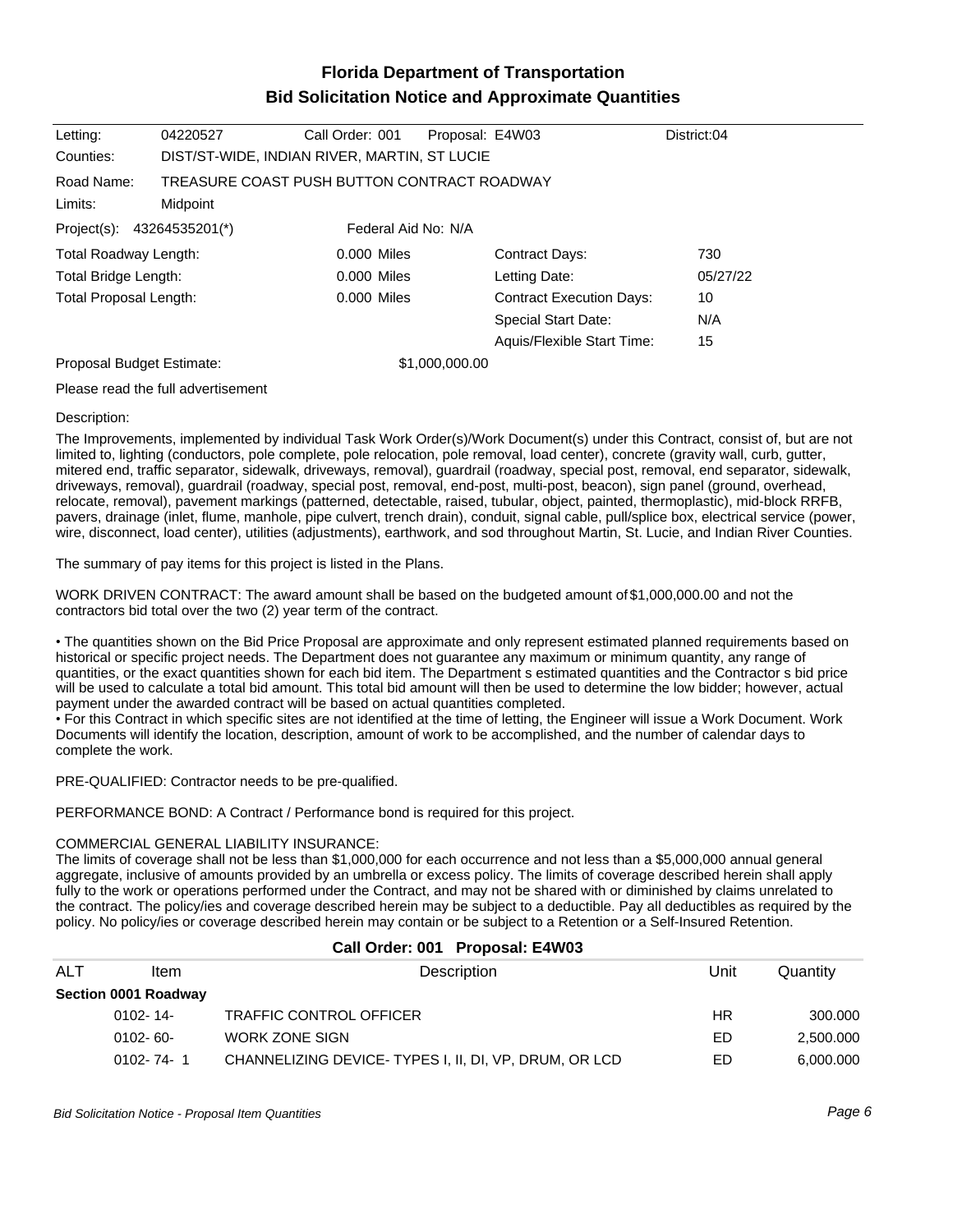| ALT | Item            | Description                                                               | Unit      | Quantity  |
|-----|-----------------|---------------------------------------------------------------------------|-----------|-----------|
|     | 0102-74-8       | CHANNELIZING DEVICE- PEDESTRIAN LCD (LONGITUDINAL<br>CHANNELIZING DEVICE) | <b>FD</b> | 500.000   |
|     | $0102 - 75 - 5$ | TEMPORARY SEPARATOR, REMOVE                                               | LF        | 100.000   |
|     | 0102-76-        | ARROW BOARD / ADVANCE WARNING ARROW PANEL                                 | ED        | 500.000   |
|     | 0102-99-        | PORTABLE CHANGEABLE MESSAGE SIGN, TEMPORARY                               | ED        | 500.000   |
|     | $0104 - 10 - 3$ | <b>SEDIMENT BARRIER</b>                                                   | LF        | 300.000   |
|     | 0104-18-        | <b>INLET PROTECTION SYSTEM</b>                                            | EA        | 25.000    |
|     | $0110 - 2 - 1$  | CLEARING & GRUBBING (PUSH BUTTON CONTRACT)                                | AC        | 0.500     |
|     | $0110 - 4 - 10$ | REMOVAL OF EXISTING CONCRETE                                              | SY        | 600.000   |
|     | $0120 - 1$      | REGULAR EXCAVATION                                                        | CY        | 400.000   |
|     | $0120 - 2 - 2$  | BORROW EXCAVATION, TRUCK MEASURE                                          | <b>CY</b> | 100.000   |
|     | $0120 - 6 -$    | <b>EMBANKMENT</b>                                                         | <b>CY</b> | 500.000   |
|     | $0160 - 4 -$    | <b>TYPE B STABILIZATION</b>                                               | SY        | 250.000   |
|     | 0285-709-       | OPTIONAL BASE, BASE GROUP 09                                              | SY        | 100.000   |
|     | 0285-711-       | OPTIONAL BASE, BASE GROUP 11                                              | SY        | 400.000   |
|     | 0327-70-1       | MILLING EXISTING ASPHALT PAVEMENT, 1" AVG DEPTH                           | SY        | 1,000.000 |
|     | 0327-70-6       | MILLING EXISTING ASPHALT PAVEMENT, 1 1/2" AVG DEPTH                       | SY        | 600.000   |
|     | 0334-1-13       | SUPERPAVE ASPHALTIC CONC, TRAFFIC C                                       | <b>TN</b> | 40.000    |
|     | 0337-7-82       | ASPHALT CONCRETE FRICTION COURSE, TRAFFIC C, FC-9.5, PG 76-<br>22         | <b>TN</b> | 100.000   |
|     | 0337- 7-83      | ASPHALT CONCRETE FRICTION COURSE, TRAFFIC C, FC-12.5, PG 76-<br>22        | <b>TN</b> | 50.000    |
|     | $0339 - 1 -$    | MISCELLANEOUS ASPHALT PAVEMENT                                            | <b>TN</b> | 50.000    |
|     | 0400-0-11       | CONCRETE CLASS NS, GRAVITY WALL INDEX 400-011                             | <b>CY</b> | 50.000    |
|     | 0425-1-351      | INLETS, CURB, TYPE P-5, <10'                                              | EA        | 5.000     |
|     | 0425-1-361      | INLETS, CURB, TYPE P-6, <10'                                              | EA        | 5.000     |
|     | 0425-1-461      | INLETS, CURB, TYPE J-6, <10'                                              | EA        | 2.000     |
|     | 0425-1-910      | INLETS, CLOSED FLUME                                                      | EA        | 2.000     |
|     | $0425 - 2 - 41$ | MANHOLES, P-7, <10'                                                       | EA        | 2.000     |
|     | 0425-2-42       | MANHOLES, P-7, >10'                                                       | EA        | 2.000     |
|     | $0425 - 2 - 43$ | MANHOLES, P-7, PARTIAL                                                    | EA        | 2.000     |
|     | $0425 - 2 - 71$ | MANHOLES, J-7, <10'                                                       | EA        | 2.000     |
|     | $0425 - 5$      | MANHOLE, ADJUST                                                           | EA        | 10.000    |
|     | $0425 - 6 -$    | VALVE BOXES, ADJUST                                                       | EA        | 10.000    |
|     | 0430-175-118    | PIPE CULVERT, OPTIONAL MATERIAL, ROUND, 18"S/CD                           | LF        | 100.000   |
|     | 0430-175-124    | PIPE CULVERT, OPTIONAL MATERIAL, ROUND, 24"S/CD                           | LF        | 100.000   |
|     | 0430-175-130    | PIPE CULVERT, OPT MATERIAL, ROUND, 30"S/CD                                | LF        | 50.000    |
|     | $0436 - 1 - 1$  | TRENCH DRAIN, STANDARD                                                    | LF        | 50.000    |
|     | $0515 - 1 - 1$  | PIPE HANDRAIL - GUIDERAIL, STEEL                                          | LF        | 50.000    |
|     | $0515 - 1 - 2$  | PIPE HANDRAIL - GUIDERAIL, ALUMINUM                                       | LF        | 50.000    |
|     | $0520 - 1 - 10$ | CONCRETE CURB & GUTTER, TYPE F                                            | LF        | 800.000   |
|     | $0520 - 2 - 4$  | CONCRETE CURB, TYPE D                                                     | LF        | 100.000   |
|     | $0520 - 5 - 41$ | TRAFFIC SEPARATOR CONCRETE- TYPE IV, 4' WIDE                              | LF        | 100.000   |
|     | $0520 - 5 - 42$ | TRAFFIC SEPARATOR CONCRETE- TYPE IV, 6' WIDE                              | LF        | 60.000    |
|     | $0522 - 1$ -    | CONCRETE SIDEWALK AND DRIVEWAYS, 4" THICK                                 | SY        | 500.000   |
|     | $0522 - 2 -$    | CONCRETE SIDEWALK AND DRIVEWAYS, 6" THICK                                 | SY        | 200.000   |

Bid Solicitation Notice - Proposal Item Quantities **Page 7** and the set of the set of the set of the set of the set of the set of the set of the set of the set of the set of the set of the set of the set of the set of the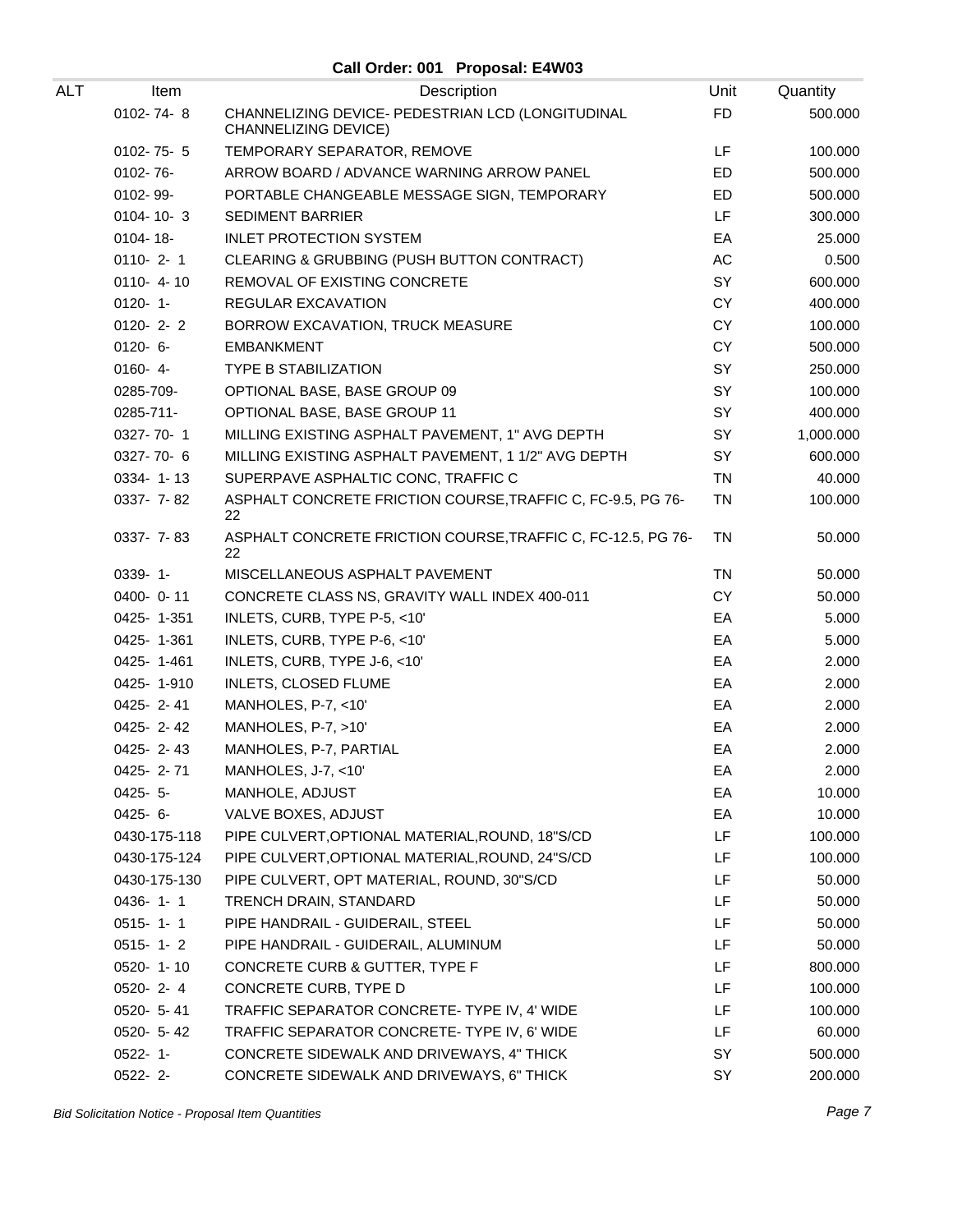| ALT | Item                        | Description                                                                                                                        | Unit      | Quantity |
|-----|-----------------------------|------------------------------------------------------------------------------------------------------------------------------------|-----------|----------|
|     | $0523 - 1 -$                | PATTERNED PAVEMENT, VEHICULAR AREAS                                                                                                | SY        | 100.000  |
|     | $0523 - 2 -$                | PATTERNED PAVEMENT, NON-VEHICULAR AREAS                                                                                            | SY        | 100.000  |
|     | $0526 - 1 - 2$              | PAVERS, ARCHITECTURAL, SIDEWALK                                                                                                    | <b>SY</b> | 75.000   |
|     | $0527 - 2 -$                | DETECTABLE WARNINGS                                                                                                                | <b>SF</b> | 150.000  |
|     | 0536-73-                    | <b>GUARDRAIL REMOVAL</b>                                                                                                           | LF        | 100.000  |
|     | $0538 - 1$ -                | <b>GUARDRAIL RESET</b>                                                                                                             | LF        | 100.000  |
|     | $0570 - 1 - 2$              | PERFORMANCE TURF, SOD                                                                                                              | SY        | 500.000  |
|     | 0630-2-11                   | CONDUIT, FURNISH & INSTALL, OPEN TRENCH                                                                                            | LF        | 300.000  |
|     | 0630-2-12                   | CONDUIT, FURNISH & INSTALL, DIRECTIONAL BORE                                                                                       | LF        | 500.000  |
|     | $0632 - 7 - 2$              | SIGNAL CABLE- REPAIR/REPLACE/OTHER, FURNISH & INSTALL                                                                              | LF.       | 500.000  |
|     | 0635-2-11                   | PULL & SPLICE BOX, F&I, 13" x 24" COVER SIZE                                                                                       | EA        | 5.000    |
|     | 0635-2-12                   | PULL & SPLICE BOX, F&I, 24" X 36" COVER SIZE                                                                                       | EA        | 2.000    |
|     | 0639-1-123                  | ELECTRICAL POWER SERVICE, F&I, UNDERGROUND, METER NOT<br><b>REQUIRED</b>                                                           | AS        | 2.000    |
|     | 0639-2-1                    | ELECTRICAL SERVICE WIRE, FURNISH & INSTALL                                                                                         | LF        | 100.000  |
|     | 0639-2-6                    | ELECTRICAL SERVICE WIRE, REMOVE                                                                                                    | LF        | 50.000   |
|     | 0639-3-11                   | ELECTRICAL SERVICE DISCONNECT, F&I, POLE MOUNT                                                                                     | EA        | 1.000    |
|     | 0641-2-11                   | PRESTRESSED CONCRETE POLE, F&I, TYPE P-II PEDESTAL                                                                                 | EA        | 2.000    |
|     | $0641 - 2 - 12$             | PRESTRESSED CONCRETE POLE, F&I, TYPE P-II SERVICE POLE                                                                             | EA        | 2.000    |
|     | 0654-2-12                   | MIDBLOCK CROSSWALK: RECTANGULAR RAPID FLASHING BEACON,<br>FURNISH & INSTALL- AC, COMPLETE SIGN ASSEMBLY- BACK TO<br><b>BACK</b>    | AS        | 2.000    |
|     | $0654 - 2 - 22$             | MIDBLOCK CROSSWALK: RECTANGULAR RAPID FLASHING BEACON,<br>FURNISH & INSTALL- SOLAR, COMPLETE SIGN ASSEMBLY- BACK TO<br><b>BACK</b> | AS        | 2.000    |
|     | <b>Section 0002 Signing</b> |                                                                                                                                    |           |          |
|     | $0700 - 1 - 11$             | SINGLE POST SIGN, F&I GROUND MOUNT, UP TO 12 SF                                                                                    | AS        | 100.000  |
|     | $0700 - 1 - 12$             | SINGLE POST SIGN, F&I GROUND MOUNT, 12-20 SF                                                                                       | AS        | 50.000   |
|     | 0700-1-13                   | SINGLE POST SIGN, F&I GROUND MOUNT, 21-30 SF                                                                                       | AS        | 40.000   |
|     | 0700-1-14                   | SINGLE POST SIGN, F&I GROUND MOUNT, 31+ SF                                                                                         | AS        | 20.000   |
|     | $0700 - 1 - 21$             | SINGLE POST SIGN, F&I BARRIER MOUNT INDEX 11871/700-013 UP<br><b>TO 12 SF</b>                                                      | AS        | 10.000   |
|     | 0700-1-22                   | SINGLE POST SIGN, F&I BARRIER MOUNT INDEX 11871/700-013, 12-<br>20 SF                                                              | AS        | 2.000    |
|     | 0700-1-31                   | SINGLE POST SIGN, F&I BRIDGE MOUNT INDEX 11870/700-012, UP<br><b>TO 12 SF</b>                                                      | AS        | 4.000    |
|     | $0700 - 1 - 32$             | SINGLE POST SIGN, F&I BRIDGE MOUNT INDEX 11870/700-012, 12-20<br>SF                                                                | AS        | 2.000    |
|     | $0700 - 1 - 50$             | SINGLE POST SIGN, RELOCATE                                                                                                         | AS        | 15.000   |
|     | 0700-1-60                   | SINGLE POST SIGN, REMOVE                                                                                                           | AS        | 100.000  |
|     | 0700-2-11                   | MULTI- POST SIGN, F&I GROUND MOUNT, UP TO 12 SF                                                                                    | AS        | 2.000    |
|     | $0700 - 2 - 12$             | MULTI- POST SIGN, F&I GROUND MOUNT, 12-20 SF                                                                                       | AS        | 2.000    |
|     | 0700-2-50                   | MULTI- POST SIGN, GROUND MOUNT, RELOCATE                                                                                           | AS        | 5.000    |
|     | 0700-2-60                   | MULTI- POST SIGN, REMOVE                                                                                                           | AS        | 5.000    |
|     | 0700-3-101                  | SIGN PANEL, FURNISH & INSTALL GROUND MOUNT, UP TO 12 SF                                                                            | EA        | 10.000   |
|     | 0700-3-102                  | SIGN PANEL, FURNISH & INSTALL GROUND MOUNT, 12-20 SF                                                                               | EA        | 2.000    |
|     | 0700-3-103                  | SIGN PANEL, FURNISH & INSTALL GROUND MOUNT, 21-30 SF                                                                               | EA        | 2.000    |
|     | 0700-3-104                  | SIGN PANEL, FURNISH & INSTALL GROUND MOUNT, 31-50 SF                                                                               | EA        | 2.000    |

Bid Solicitation Notice - Proposal Item Quantities **Page 8** and the set of the set of the set of the set of the set of the set of the set of the set of the set of the set of the set of the set of the set of the set of the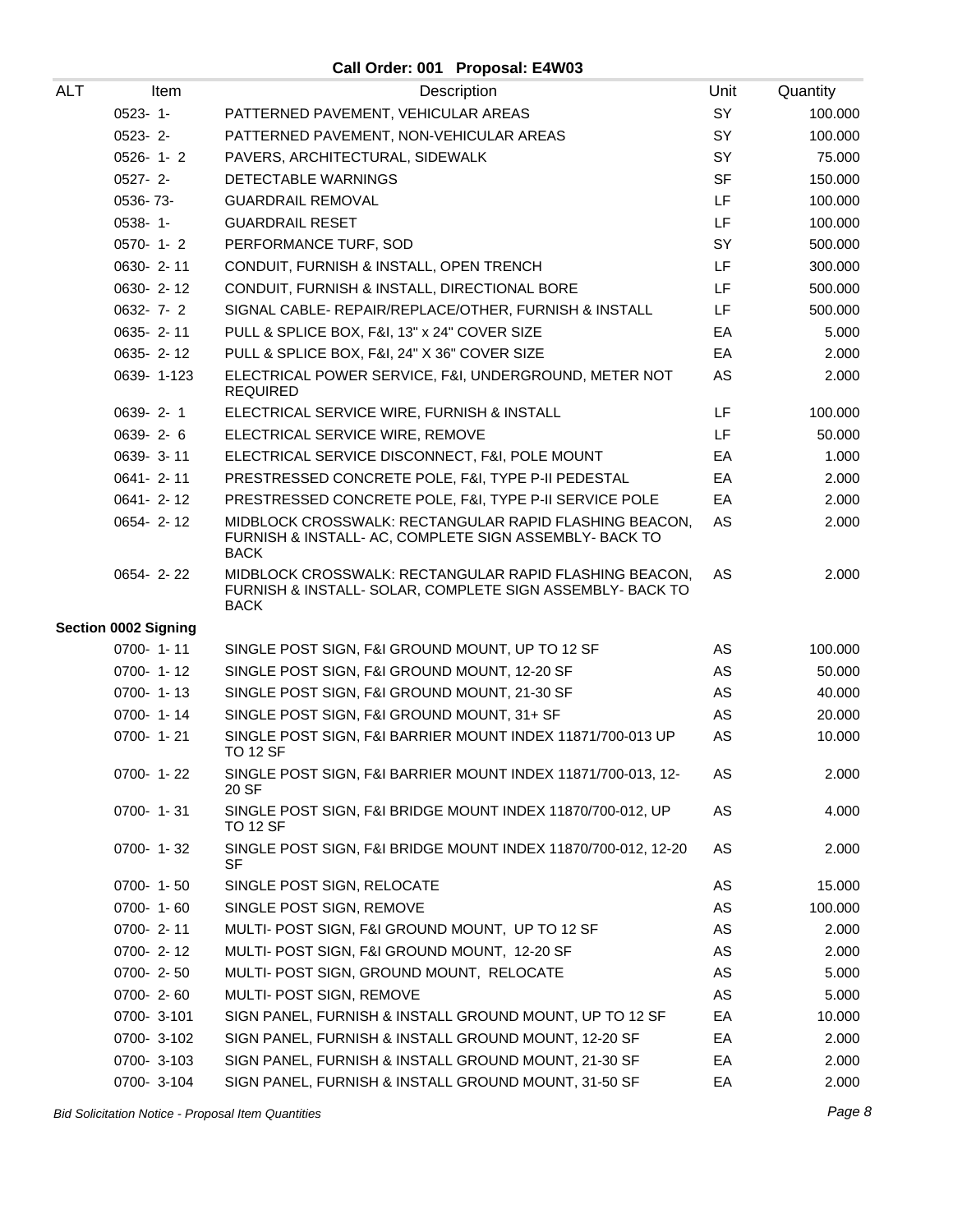| ALT | Item           | Description                                                                                              | Unit      | Quantity  |
|-----|----------------|----------------------------------------------------------------------------------------------------------|-----------|-----------|
|     | 0700-3-501     | SIGN PANEL, RELOCATE, UP TO 12 SF                                                                        | EA        | 10.000    |
|     | 0700-3-502     | SIGN PANEL, RELOCATE, 12-20 SF                                                                           | EA        | 10.000    |
|     | 0700-3-503     | SIGN PANEL, RELOCATE, 21-30 SF                                                                           | EA        | 2.000     |
|     | 0700-12-21     | SIGN BEACON, F&I GROUND MOUNT- SOLAR POWERED, ONE<br><b>BEACON</b>                                       | AS        | 8.000     |
|     | $0704 - 1 - 1$ | TUBULAR MARKER, DURABLE, 36" WHITE POST                                                                  | EA        | 10.000    |
|     | $0704 - 1 - 2$ | TUBULAR MARKER, DURABLE, 36" YELLOW POST                                                                 | EA        | 10.000    |
|     | 0705-10-1      | <b>OBJECT MARKER, TYPE 1</b>                                                                             | EA        | 10.000    |
|     | 0705-11-1      | DELINEATOR, FLEXIBLE TUBULAR                                                                             | EA        | 10.000    |
|     | 0705-11-6      | DELINEATOR, REPLACE DELINEATOR ON EXISTING BARRIER                                                       | EA        | 10.000    |
|     | 0705-11-11     | DELINEATOR POST, FURNISH & INSTALL ON EXISTING BASE                                                      | EA        | 100.000   |
|     | $0706 - 1 - 3$ | RAISED PAVEMENT MARKER, TYPE B                                                                           | EA        | 1,000.000 |
|     | 0710-11-101    | PAINTED PAVEMENT MARKINGS, STANDARD, WHITE, SOLID, 6"                                                    | <b>GM</b> | 1.000     |
|     | 0710-11-102    | PAINTED PAVEMENT MARKINGS, STANDARD, WHITE, SOLID FOR<br>INTERCHANGE AND URBAN ISLAND, 8"                | <b>GM</b> | 1.000     |
|     | 0710-11-123    | PAINTED PAVEMENT MARKINGS, STANDARD, WHITE, SOLID FOR<br>CROSSWALK AND ROUNDABOUT, 12"                   | LF        | 300.000   |
|     | 0710-11-124    | PAINTED PAVEMENT MARKINGS, STANDARD, WHITE, SOLID FOR<br>DIAGONAL OR CHEVRON, 18"                        | LF        | 100.000   |
|     | 0710-11-125    | PAINTED PAVEMENT MARKINGS, STANDARD, WHITE, SOLID FOR<br>STOP LINE OR CROSSWALK, 24"                     | LF        | 300.000   |
|     | 0710-11-131    | PAINTED PAVEMENT MARKINGS, STANDARD, WHITE, SKIP, 10-30<br>OR 3-9 SKIP, 6" WIDE                          | <b>GM</b> | 1.000     |
|     | 0710-11-133    | PAINTED PAVEMENT MARKING, STANDARD, WHITE, 3'-9' SKIP DROP<br>LINE AND APPROACH TO TOLL PLAZA, 12" WIDE, | <b>GM</b> | 0.500     |
|     | 0710-11-141    | PAINTED PAVEMENT MARKINGS, STANDARD, WHITE, 2-4 DOTTED<br>GUIDELINE/ 6-10 DOTTED EXTENSION, 6"           | <b>GM</b> | 0.500     |
|     | 0710-11-160    | PAINTED PAVEMENT MARKINGS, STANDARD, WHITE, MESSAGE OR<br><b>SYMBOL</b>                                  | EA        | 20.000    |
|     | 0710-11-170    | PAINTED PAVEMENT MARKINGS, STANDARD, WHITE, ARROWS                                                       | EA        | 20.000    |
|     | 0710-11-201    | PAINTED PAVEMENT MARKINGS, STANDARD, YELLOW, SOLID, 6"                                                   | <b>GM</b> | 1.000     |
|     | 0710-11-202    | PAINTED PAVEMENT MARKINGS, STANDARD, YELLOW, SOLID FOR<br>INTERCHANGE AND URBAN ISLAND, 8"               | GM        | 1.000     |
|     | 0710-11-224    | PAINTED PAVEMENT MARKINGS, STANDARD, YELLOW, SOLID FOR<br>DIAGONAL OR CHEVRON, 18"                       | LF        | 100.000   |
|     | 0710-11-231    | PAINTED PAVEMENT MARKINGS, STANDARD, YELLOW, SKIP, 6"                                                    | GM        | 1.000     |
|     | 0710-11-241    | PAINTED PAVEMENT MARKINGS, STANDARD, YELLOW, 2-4 DOTTED<br>GUIDELINE/6-10 DOTTED EXTENSION, 6"           | <b>GM</b> | 0.500     |
|     | 0710-11-290    | PAINTED PAVEMENT MARKINGS, STANDARD, YELLOW, ISLAND<br><b>NOSE</b>                                       | <b>SF</b> | 100.000   |
|     | 0711-11-102    | THERMOPLASTIC, STANDARD, WHITE, SOLID, 8" FOR<br>INTERCHANGE AND URBAN ISLAND                            | GM        | 1.000     |
|     | 0711-11-123    | THERMOPLASTIC, STANDARD, WHITE, SOLID, 12" FOR CROSSWALK<br>AND ROUNDABOUT                               | LF        | 1,000.000 |
|     | 0711-11-124    | THERMOPLASTIC, STANDARD, WHITE, SOLID, 18" FOR DIAGONALS<br>AND CHEVRONS                                 | LF        | 100.000   |
|     | 0711-11-125    | THERMOPLASTIC, STANDARD, WHITE, SOLID, 24" FOR STOP LINE<br>AND CROSSWALK                                | <b>LF</b> | 400.000   |
|     | 0711-11-141    | THERMOPLASTIC, STANDARD, WHITE, 2-4 DOTTED GUIDELINE/ 6-10<br>GAP EXTENSION, 6"                          | GM.       | 0.500     |